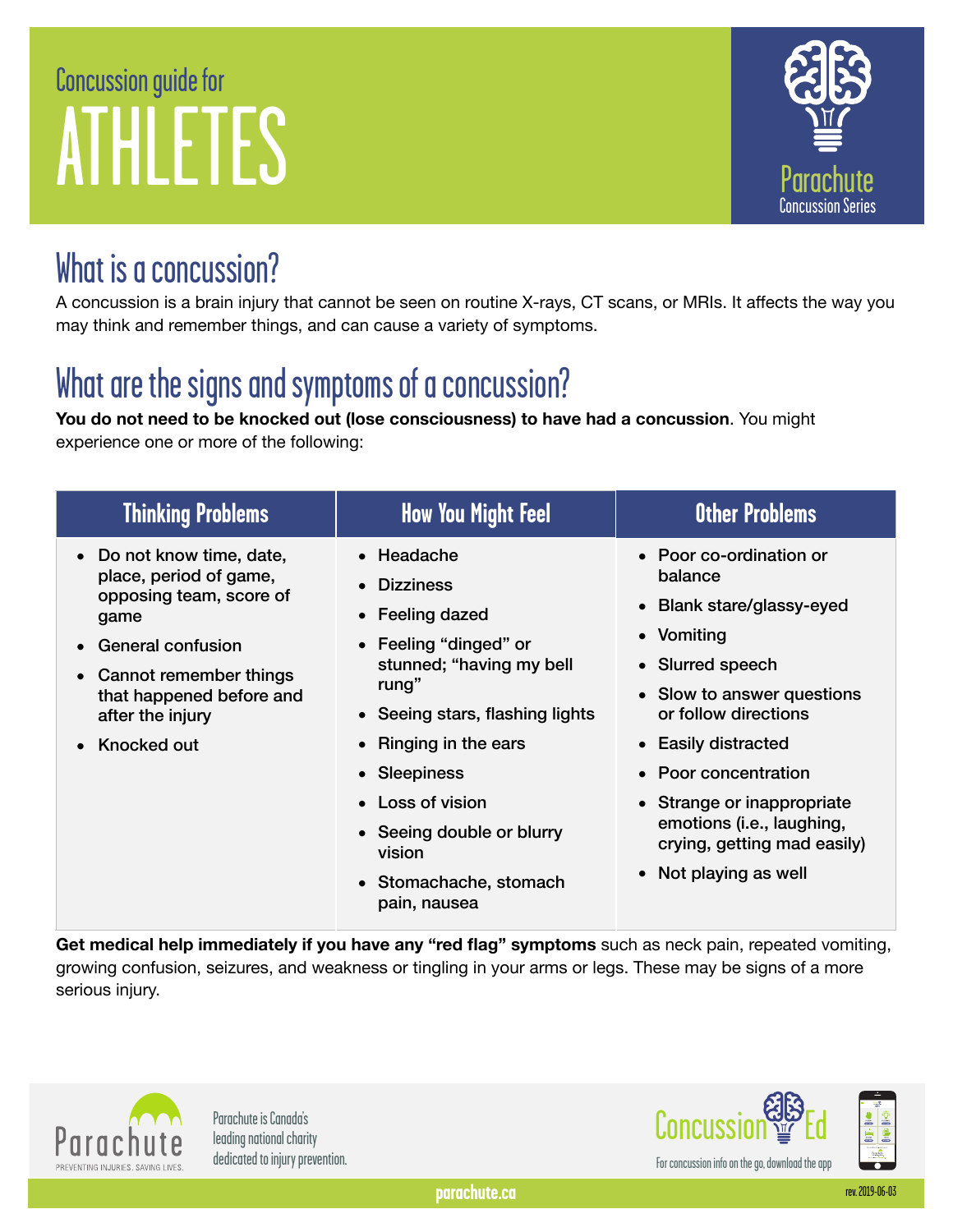

#### What causes a concussion?

Any blow to your head, face or neck, or a blow to your body which causes a sudden jarring of your head may cause a concussion (e.g., a ball to the head, being checked into the boards).

#### What should I do if I think I might have a concussion?

**You should stop playing right away.** Continuing to play increases your risk of more severe, longerlasting concussion symptoms, as well as increases your risk of other injury.

Tell a coach, parent, official, or other responsible person that you are concerned you might have a concussion. You should not be left alone and should be seen by a doctor as soon as possible that day. You should not drive.

If you lose consciousness, an ambulance should be called to take you to a hospital immediately.

Do not return to play the same day.

#### What should I do if I think my teammate might have a concussion?

If another athlete tells you about symptoms or if you notice signs they might have a concussion, tell a coach, parent, official or other responsible person. They should not be left alone and should be seen by a doctor as soon as possible that day.

If another athlete is knocked out, an ambulance should be called to take them to a hospital immediately.

# How long will it take to get better?

The signs and symptoms of a concussion usually last for one to four weeks, but may last longer. In some cases, it may take many weeks or months to heal. If you have had a previous concussion, you may take longer to heal.

If your symptoms are persistent (i.e., last longer than four weeks if you're under 18 or last longer than two weeks if you're 18 or older) you should be referred to a healthcare professional who is an expert in the management of concussion.

### How is concussion treated?

After an initial short period of rest (24 to 48 hours), light cognitive and physical activity can begin, as long as these don't worsen your symptoms.

As you're recovering from concussion, you should not do any activities that may make your symptoms worse. This might mean limiting activities such as exercising, driving, and screen time on your phone or other devices. If mental activities (e.g., reading, using the computer) worsen your symptoms, you might have to stay home from school or work.

Recovering from concussion is a process that takes patience. Going back to activities before you are ready is likely to make your symptoms worse, and your recovery may take longer.

# When should I go to the doctor?

Anyone with a possible head injury should be seen by a doctor as soon as possible. If you are diagnosed with a concussion, your doctor should schedule a follow-up visit with you within the next one to two weeks.

You should go back to the doctor immediately if, after being told you have a concussion, you have worsening symptoms, such as: